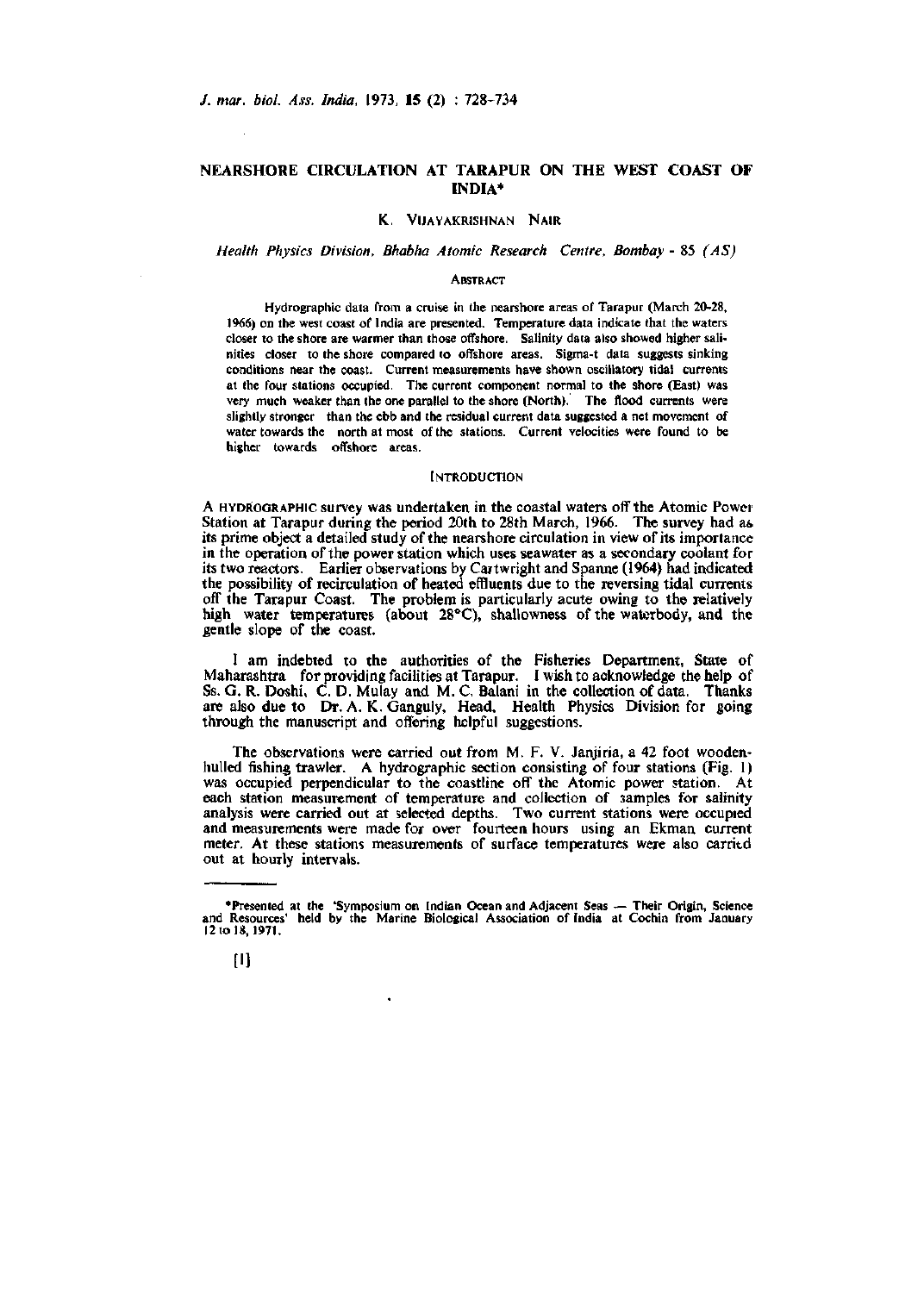# *Temperature*

Vertical distribution of temperature at Stations 18-21 is given in Fig. 2 a. The isotherms indicate that the waters closer to the shore are warmer than those off-shore. The temperatures below 5 m depth decreases progressively offshore. At stations 18, 19, 20 and 21 (five, ten, fifteen and twenty miles respectively away from the coast) the bottom water was cooler than the surface water by 0.28, 0.39, 0.90 and 0.89° C. These observations were repeated in October and the values at stations 18 and 19 were 1.9 and 2.4° C respectively.

Hourly readings of surface temperature taken at two stations (current stations I and II) have shown that the temperature at station I ranged from 27.3 to 27.9° C, the maximum and minimum being at 1522 hrs and 0418 hrs respectively. At station II the surface temperature ranged from 26.8 to 27.8°C. These differences between the maximum and minimum temperatures are considerably smaller than those reported by Cartwright and Spanne (1964) who noticed a temperature difference of 5.5°C between the maximum and minimum in a day during October 1964. They



Fig. 1. Map showing Tarapur cruise station locations.

also observed a temperature difference of 0.22° C between the surface and bottom water (23' depth) at a station 30' deep. While this small difference does not suggest thermal stratification, the seasonal variation reflected in the 2.4° C difference in October is noteworthy. Such differences were also observed during October 1964 by Nair *et al.* (1964) off Bombay. Stratification will limit the absorption of heat to the upper layers resulting in an increase in the surface temperature (Parr, 1933).

# *Salinity and sigma-t*

The salinity distribution at stations 18-21 is given in Fig. 2 b. The salinities ranged from 36.15 to 37.29%  $_0$  with the higher values being observed nearer shore. The isohalines upto 15 miles away from the coast reach from surface to bottom, decreasing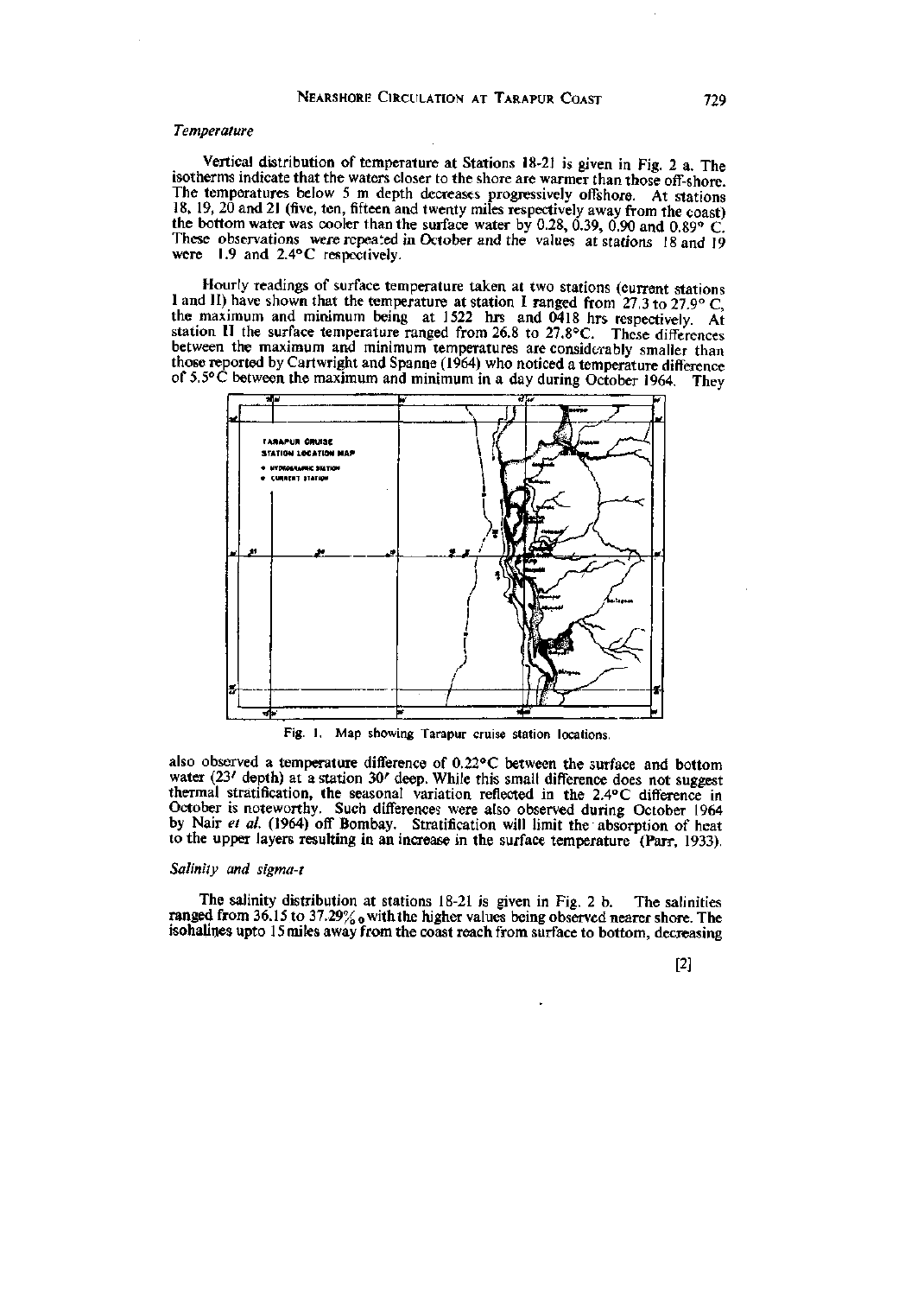in value progressively offshore. The area between stations 20 and 21 would appear to demarcate the low saline offshore waters from the more saline coastal water. At station 21 depthwise variations were somewhat significant with a high salinity cell at a depth of 10 m.

In October when the observations were repeated at stations 18 and 19 salinities were found to be considerably lower ranging from  $35.68\%$  to  $35.95\%$  . Such postmonsoon lowefing of salinities were also observed by Jayaraman *et al.* (1961) off Bombay and Ramamirtham and Jayaraman (1963) near Cochin.



Fig. 2. Vertical distribution of - a. temperature (°C), b. salinity (%<sub>0</sub>) and c. density ( $\sigma$ t) in a section of Tarapur on 23. 3. 1966.

The sigma-t data for station Nos. 18-21 are given in Fig. 2. The isolines of sigma-t' indicate instability in the area leading to sinking conditions near the coast. Also significant is the presence of a picket of high density water (sigma-t 24.40) between stations 18 and 19.

# *Currents*

Most studies on currents are generally confined to the open seas. Oceanic currents are far off the Tarapur Coast and recent studies (Cartwright and Spanne,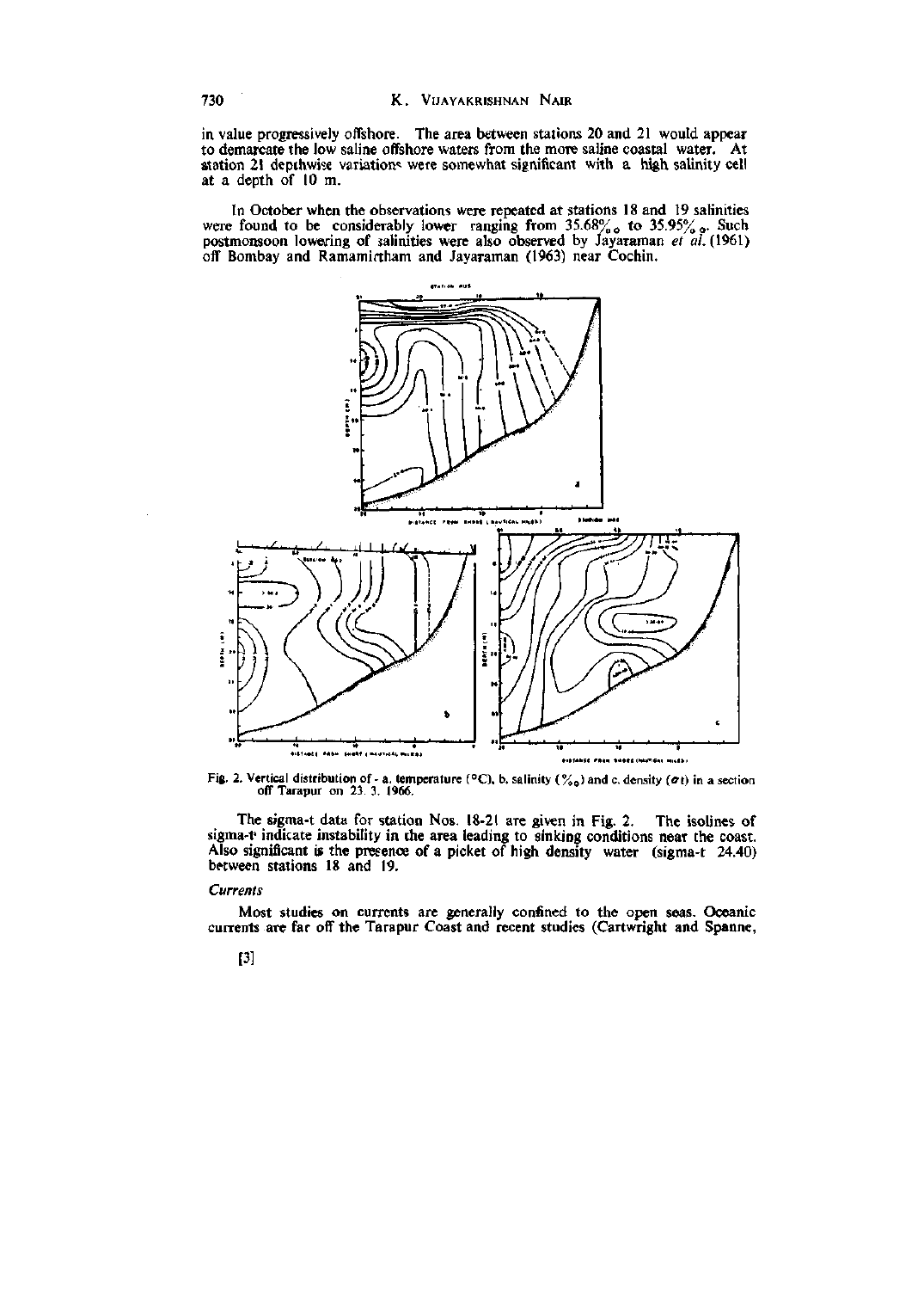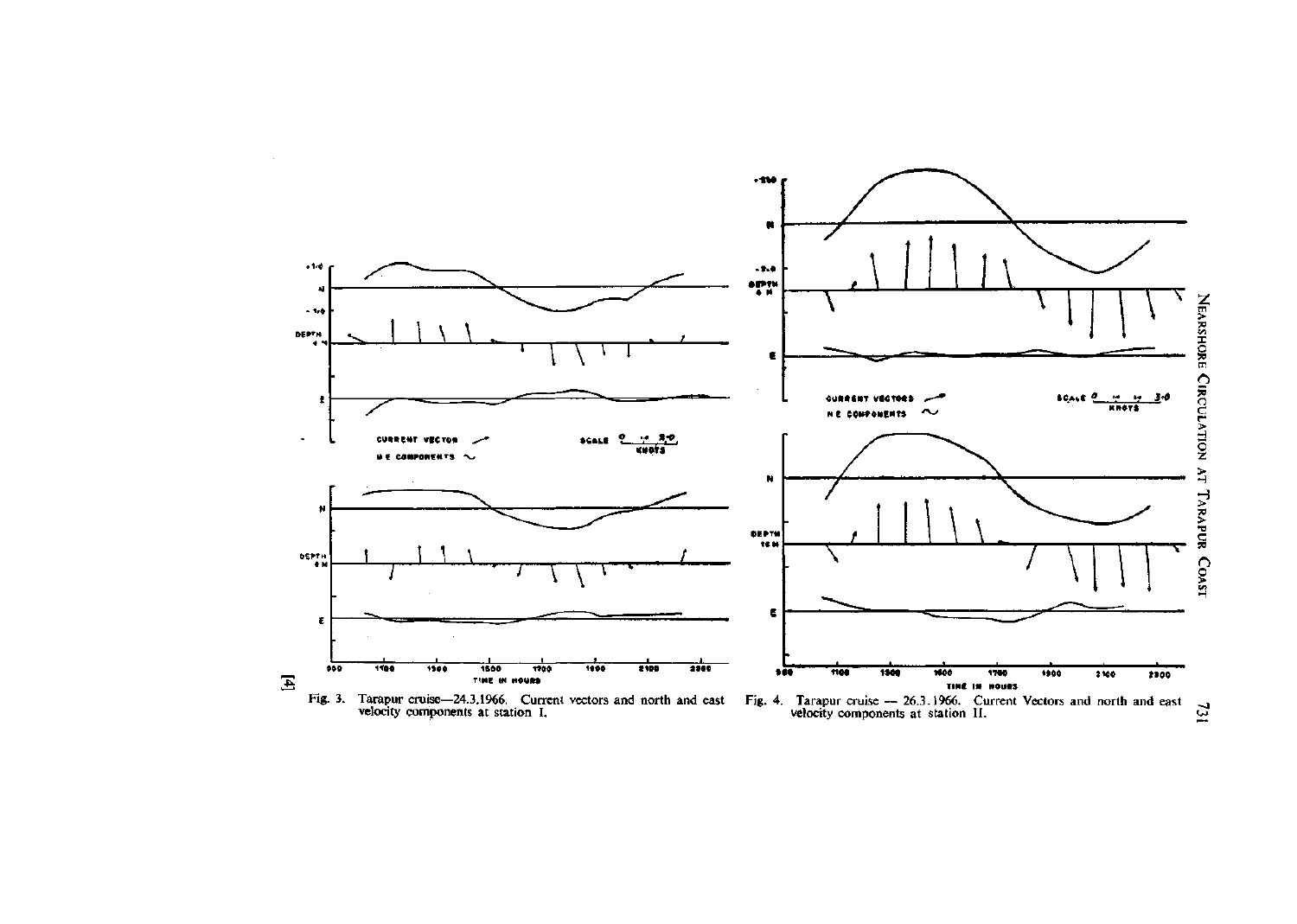1964) have shown that the nearshore waters are affected by the North and South tidal currents. These authors used floats for their studies and concluded that the current Velocity does not exceed 1.2 knots and that there is no evidence to indicate a significant net movement of water along the coast independent of the tidal cycle. In the present study measurements were carried out from an anchored boat using an Ekman current meter. At each station measurements were made at two depths, one close to the surface and another close to the bottom.



Fig. 5. Tarapur Cruise - 18.10.1966. Wind and current vectors and north and east velocity components at station III.

Current vectors along with the North and East Velocity components at the four stations are given in figures 3 to 6. Table 2 and 3 gives respectively the range of current velocities and the residual currents at the four stations. Currents at all the stations were oscillatory in character and the pattern during a tidal cycle presents a sinusoidal curve. This contrasts with the pattern of nearshore currents observed by the same author at Mormugao (Nair *et al,* 1967) where the currents were northwesterly for the full tidal cycle at one station wh:le slight indications of reversal of direction was noticed at two stations.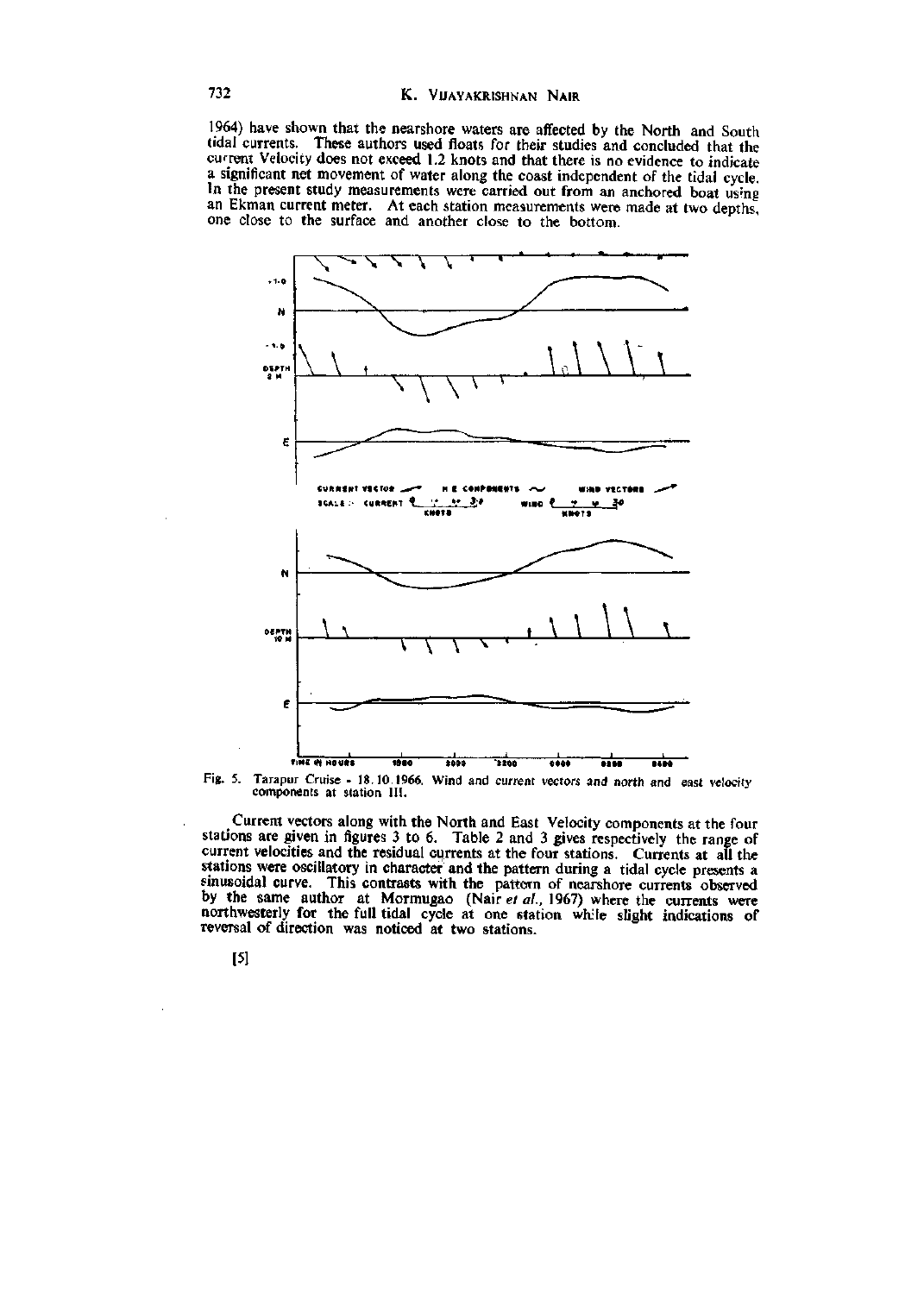The maximum velocities were found at station II which is farther away from the coast than the other three stations. From an analysis of the North-South and

Station No. Depth (m) Range (knots) 1 4  $0.17 - 1.18$  $0.14$ <br>0.58<br>0.41<br>0.12<br>0.12<br>0.02<br>0.37  $\frac{8}{1}$ 0.14 — 1.15  $-1.15$ <br> $-2.35$ <br> $-1.52$ <br> $-1.52$ <br> $-1.65$ <br> $-1.71$ II  $\overline{4}$  $0.58 - 2.35$ 16<br>.2  $\frac{0.41}{0.12}$   $\frac{2.12}{1.77}$ III 12 IV  $rac{2}{2}$ 1.71 10 *\ \ \*  **»1<0 N**   $-1 - 0$ 7TTT *i l <sup>l</sup><sup>I</sup>* **MPTM**   $\pmb{\epsilon}$ **I i i i i i** COMPONENTS  $\sim$  *MIND yECTOR* **MALE** CURRENT **- i ! J \* tfiNB** *P <t* **«.' 3»**   $\blacksquare$ **10 M n** *\ n \ y*  **MPT H**   $\frac{1}{1700}$ **^in i IH HOuat**   $1100$ 1300 1500  $1900$  $7100$ 

TABLE 1. *Current ranges at four stations off Tarapur* 

Fig. 6. Tarapur cruise - 20.10.1966. Wind and current vectors and north and east velocity com-ponents at station IV.

East-West velocity components it is seen that the North-South component is the more predominant. The data on residual currents indicate a net transport of water towards